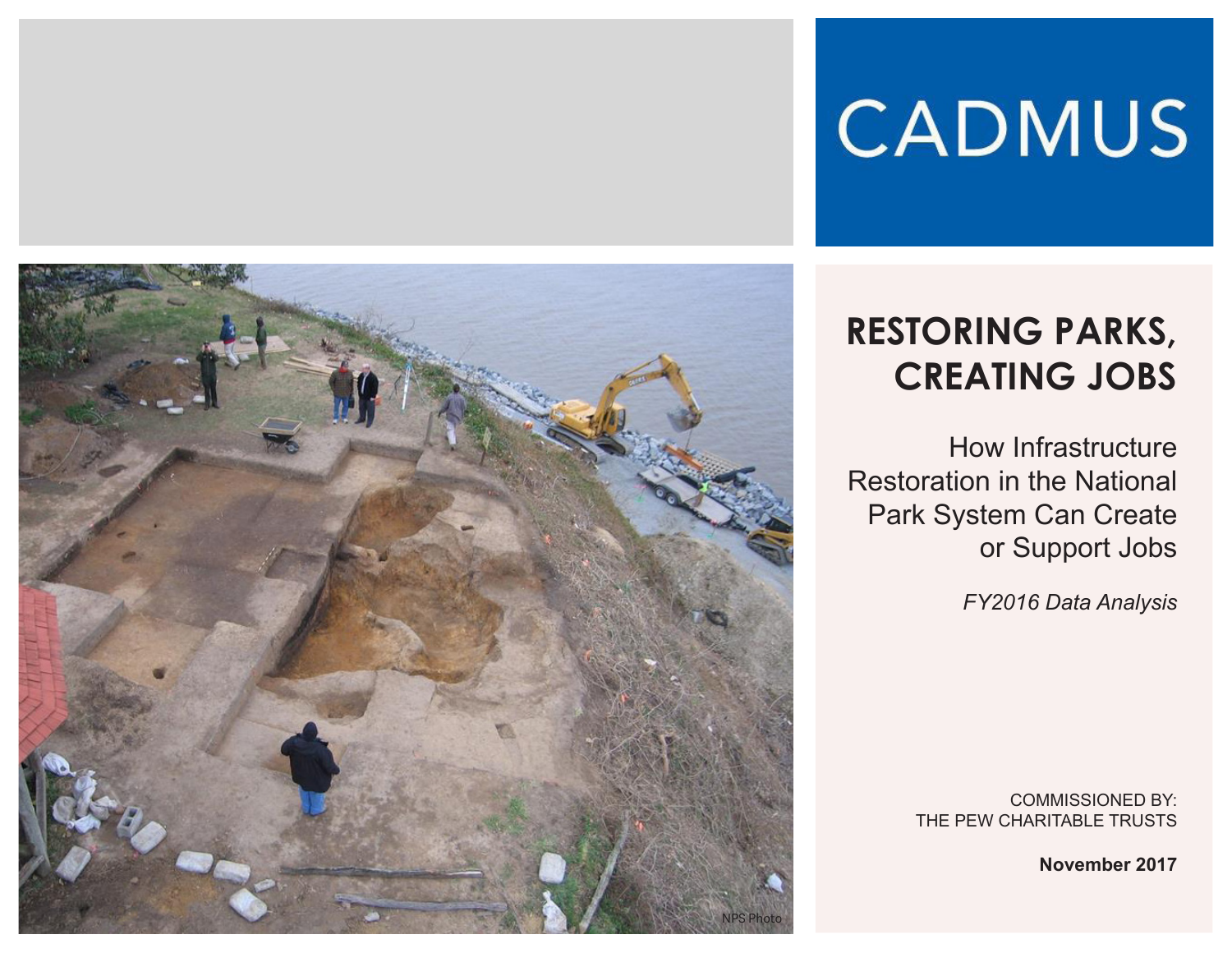#### **TABLE OF CONTENTS**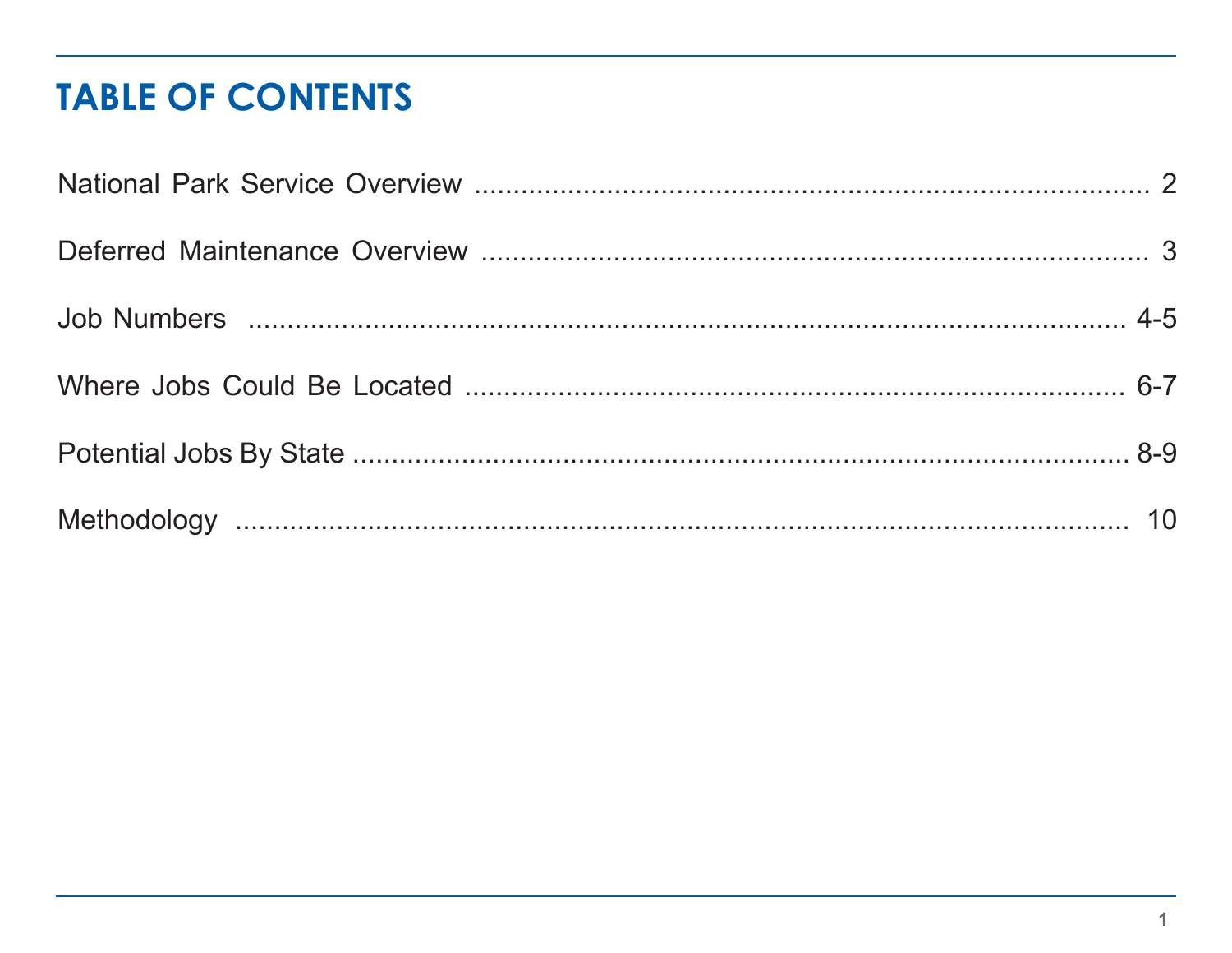#### **NATIONAL PARK SERVICE OVERVIEW**

- The National Park Service (NPS) manages and protects over 400 units nationwide including: wild landscapes, cultural and historical sites, urban areas, waterfronts, battlefields, cemeteries, trail systems, and parkways that preserve and interpret significant pieces of America's history.
- NPS maintains over 75,000 built assets.
- NPS assets include: 12,500 miles of roads 18,000 miles of trails 28,000 buildings
	- 1,800 sewage systems
- NPS is 101 years old.

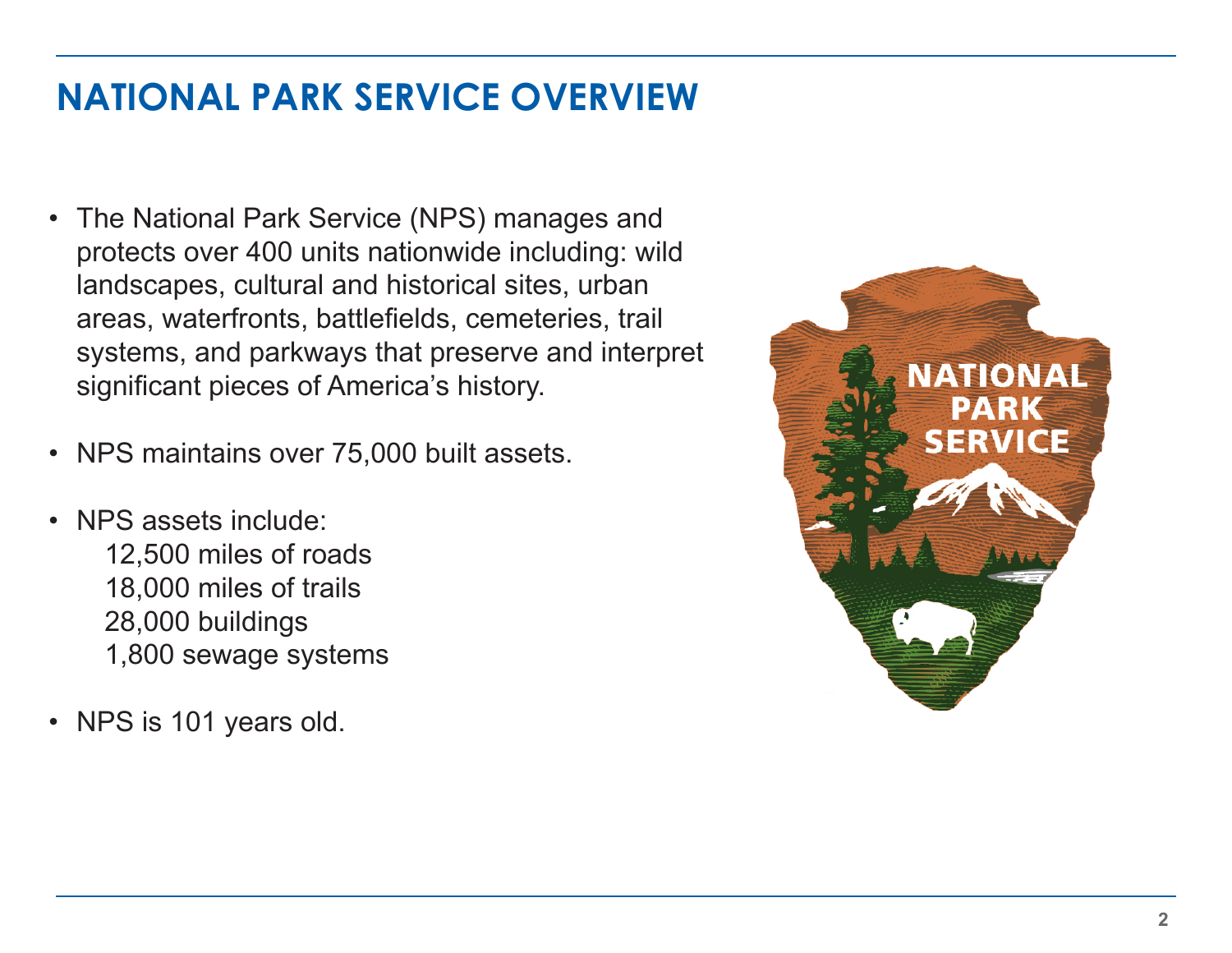# **NATIONAL PARK SERVICE DEFERRED MAINTENANCE: THE NUMBERS**

#### **National Park Service Deferred Maintenance Categories (FY2016 data)**



According to NPS, "Deferred Maintenance is maintenance and repairs of assets that was not performed when it should have been and is delayed for a future period."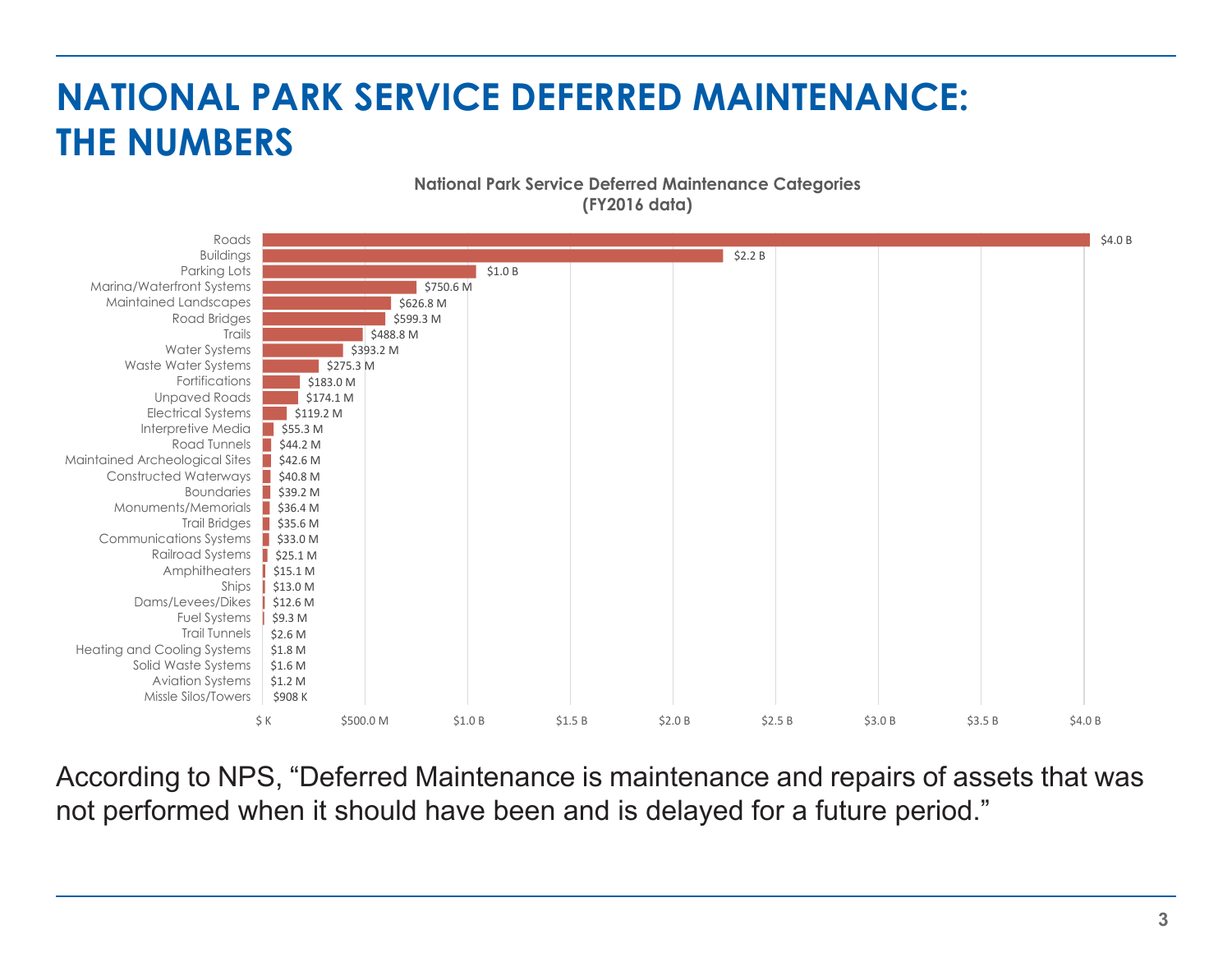#### **INFRASTRUCTURE RESTORATION CREATES AND SUPPORTS JOBS**



- Of the 75,000 NPS assets, 42,000 require repairs.
- The NPS Deferred Maintenance backlog for FY 2016 is estimated at \$11.3 billion.
- 110,169 jobs could be created or supported by investing in infrastructure and preservation projects that are on NPS' complete deferred maintenance list.

*This report measures jobs in terms of job-years. A job-year is the equivalent of one full-time job that lasts for one full year. For example, one person working full-time for two years is equivalent to two job-years. Two people working half-time for one year is equivalent to one job-year.*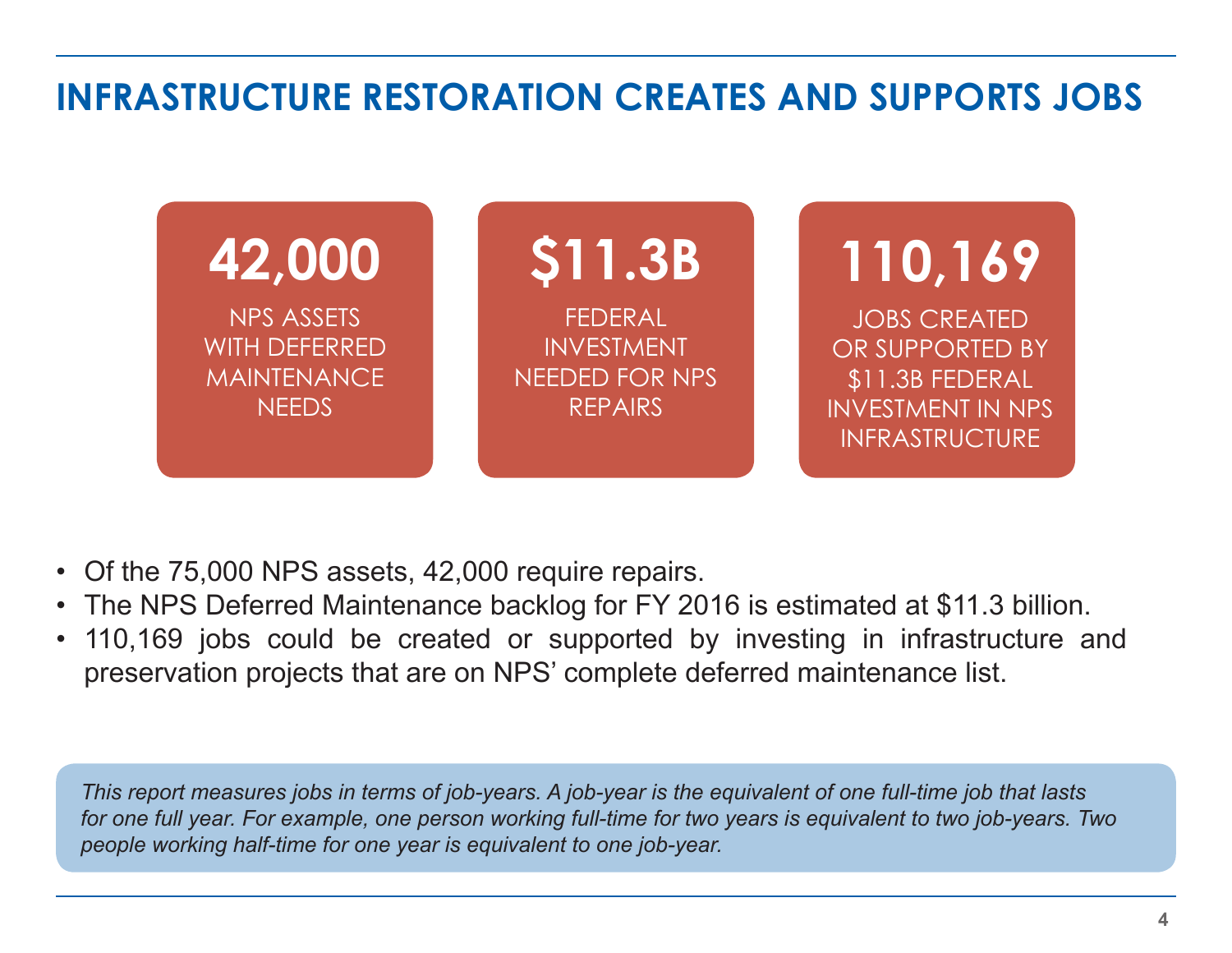#### **JOB NUMBERS**

Total potential jobs are split across direct, indirect, and induced jobs.

Of the 110,169 potential infrastructurerelated NPS jobs, 64 percent would be direct and indirect jobs. Direct jobs are actual restoration and constructionrelated jobs while indirect jobs refer to supplying materials to the construction site and other off-site support activities.

The remaining 36 percent of potential jobs are induced due to money circulating within the local economy as a result of income generated from NPS infrastructure-related projects.

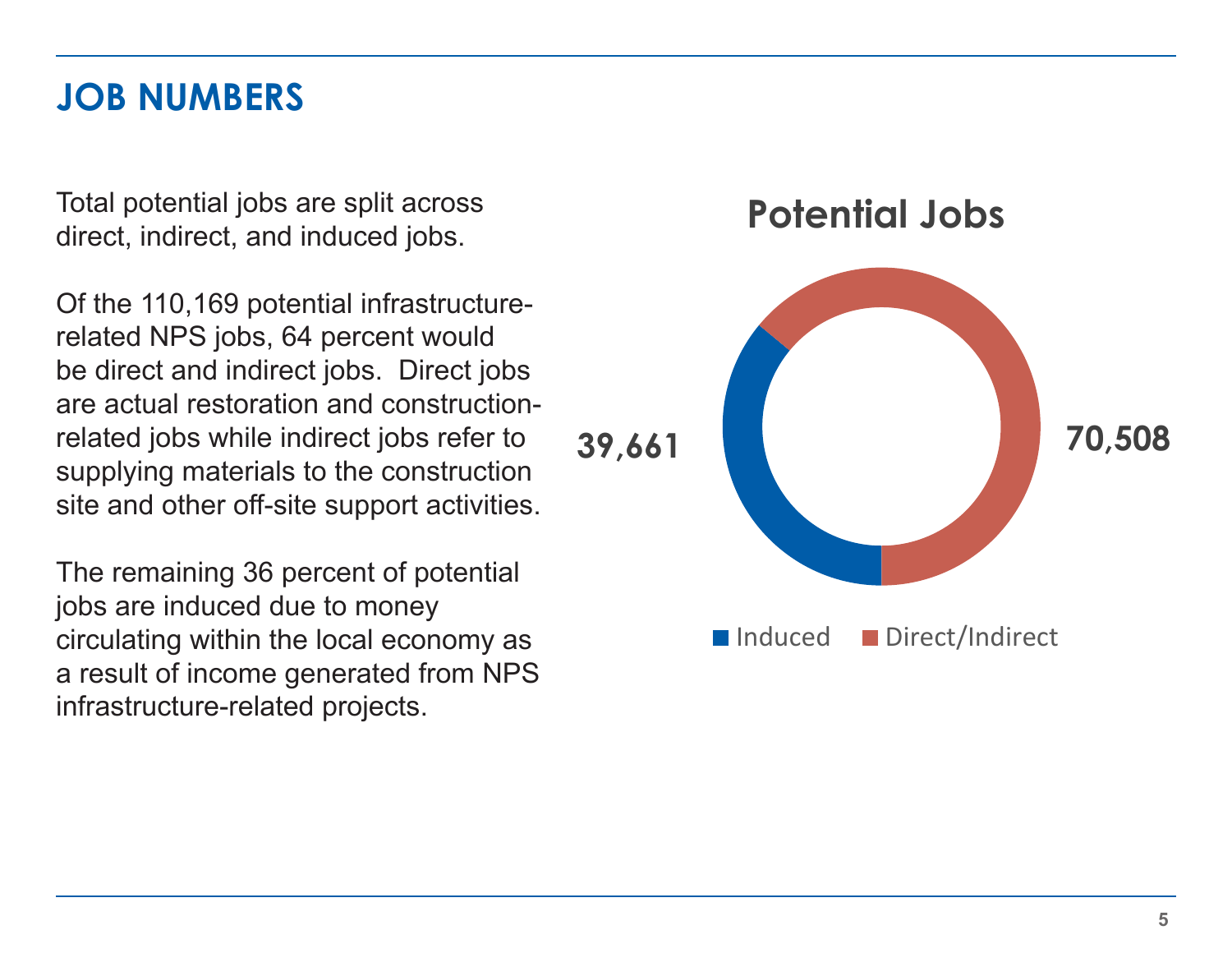#### **STATES WITH HIGHER UNEMPLOYMENT RATES MAY BENEFIT MOST**

Of the NPS infrastructure-related jobs that would be created or supported by addressing the maintenance backlog, 59 percent would be in states with unemployment rates that exceed the National Average Unemployment Rate.\*

*\*Based on June 2017 BLS data; 4.4% National Average Unemployment*

#### **Potential Jobs in States with High Unemployment Rates**



**Jobs in Parks > State Unemployment Average** 

**Jobs in Parks < State Unemployment Average**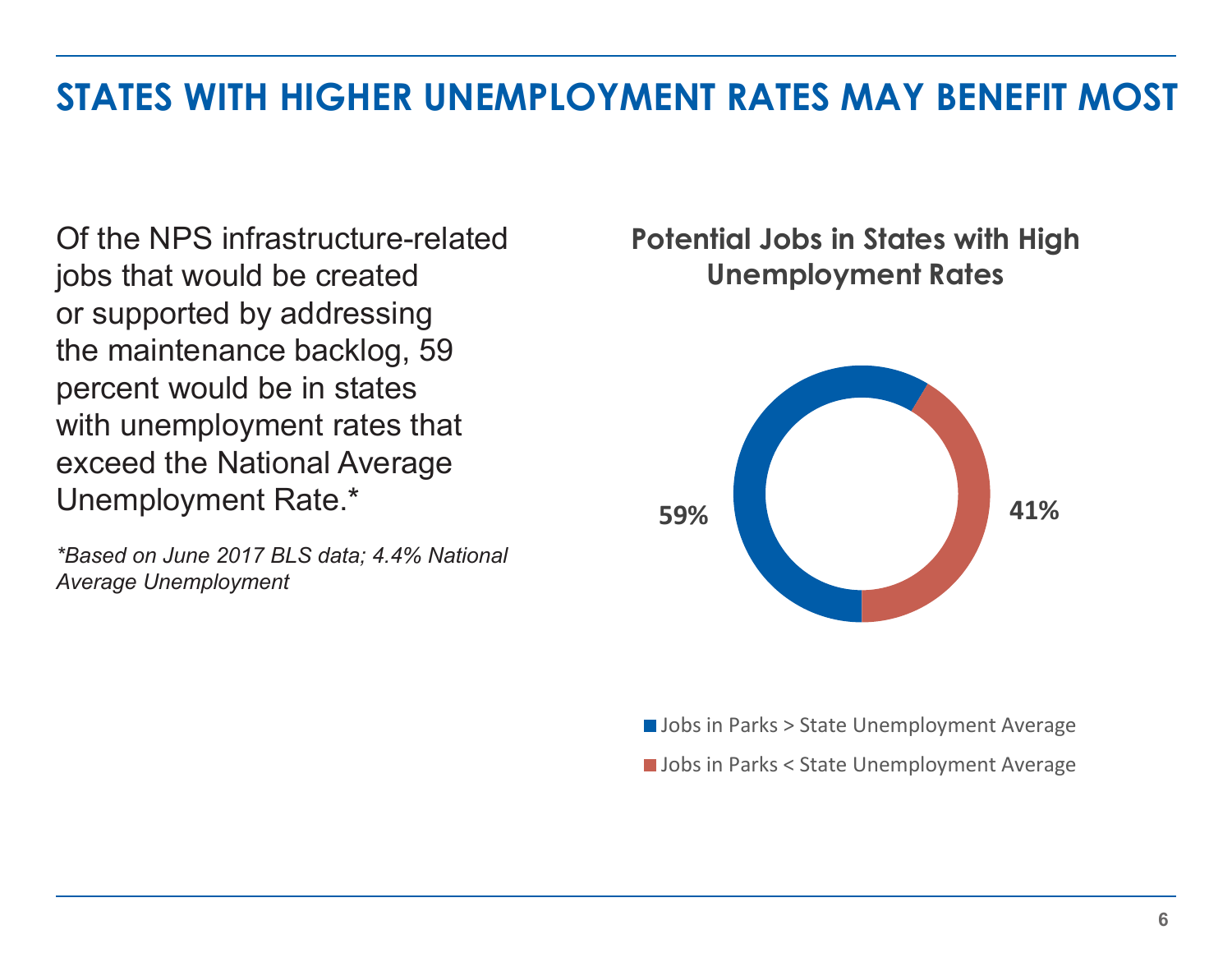#### **POTENTIAL JOBS WOULD BE LOCATED IN METRO & NON-METRO AREAS**

Of the potential NPS infrastructure related jobs, 53 percent would be in nonmetro areas (areas with less than 100,000 residents).\*

*\*Based on U.S. Census Bureau Data.*

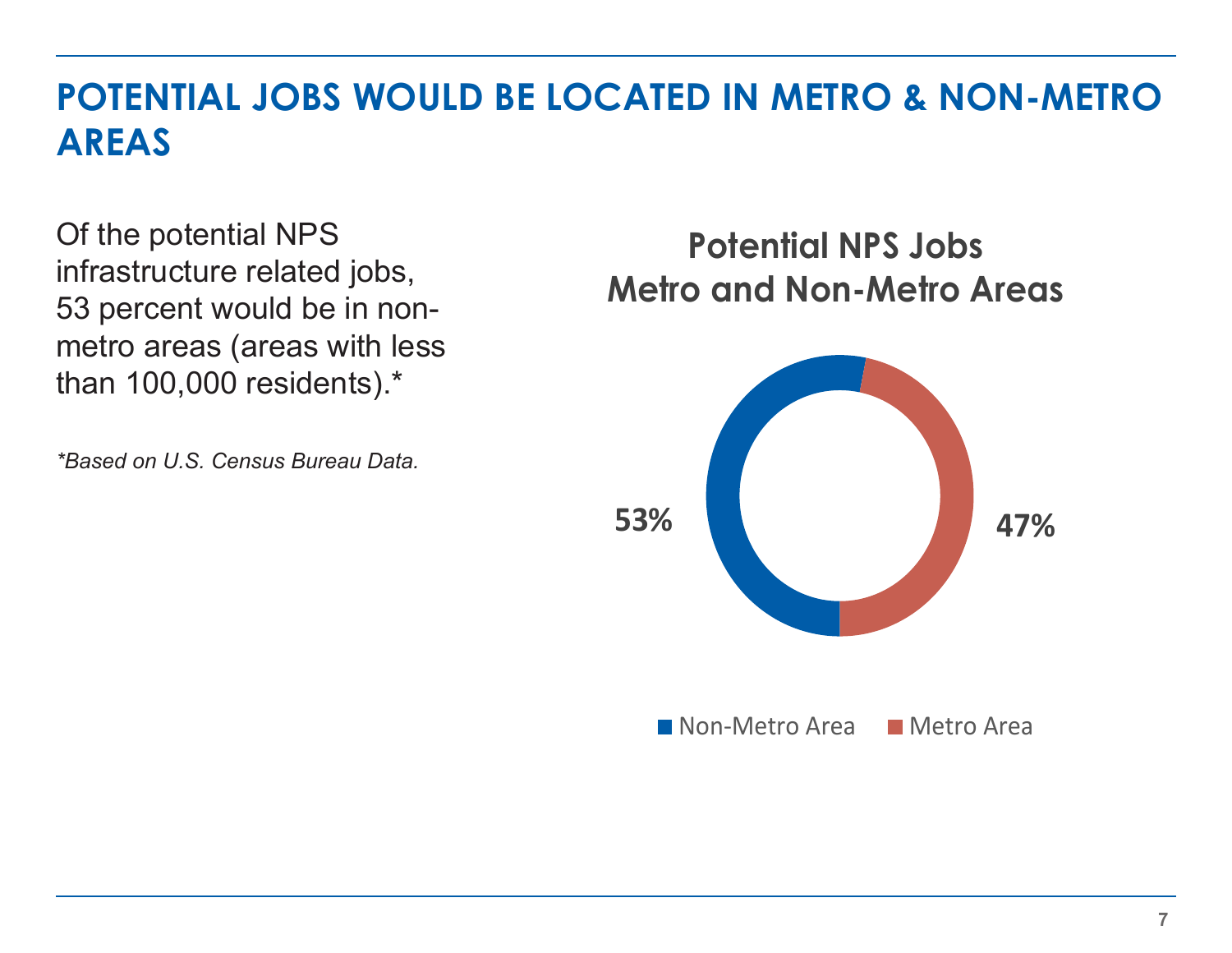# **TOP 20 STATES WITH THE MOST JOB POTENTIAL**

- **California**
- District of Columbia 2
- New York 3
- Wyoming 4
- Virginia 5
- Arizona 6
- North Carolina 7
- **Washington** 8
- **Mississippi** 9
- Pennsylvania 10

Utah Maryland **Tennessee** Florida **Montana Massachusetts** Colorado New Jersey Texas Nevada 11 12 13 14 15 16 17 18  $(19)$ 20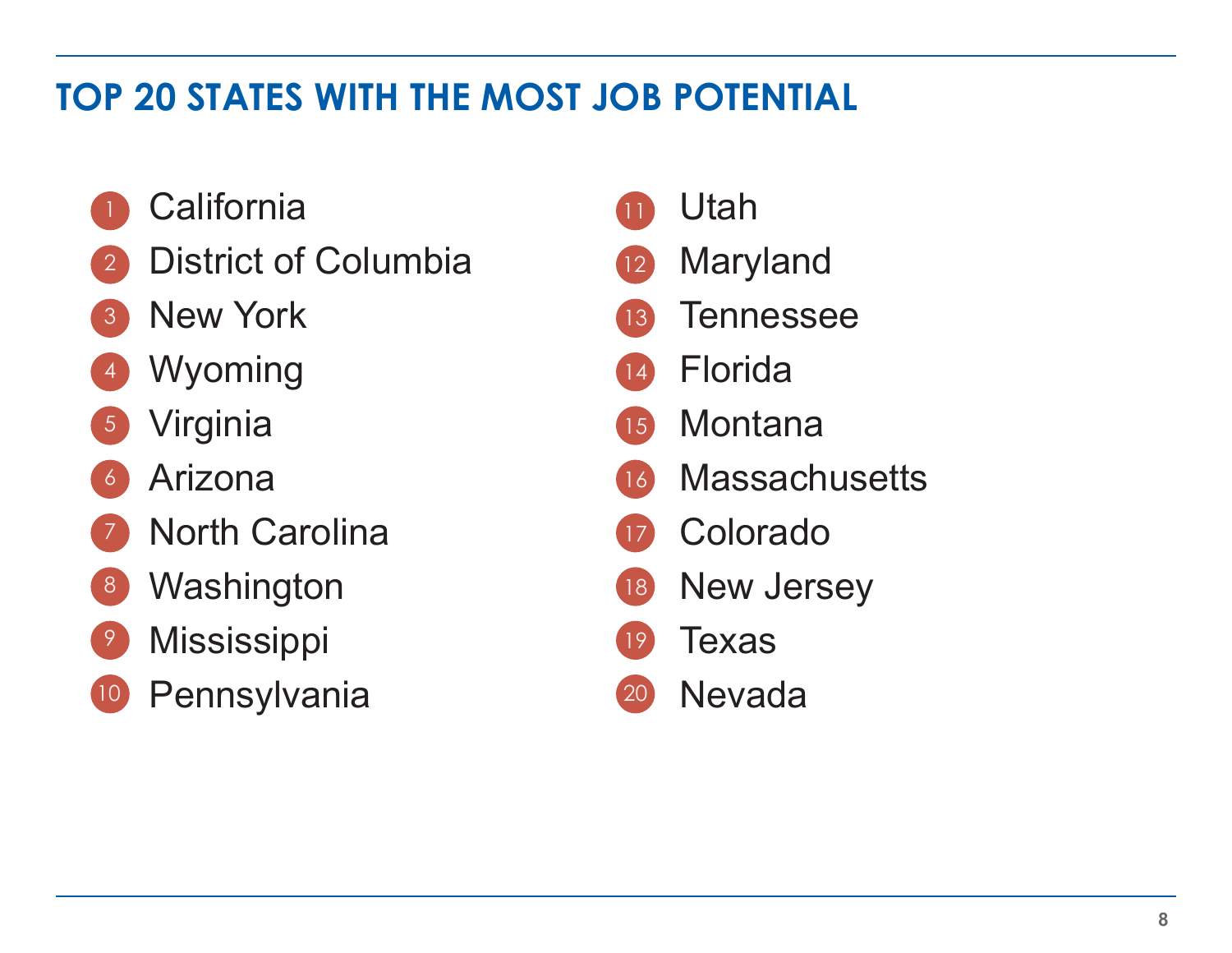#### **POTENTIAL JOBS BY STATE**

| <b>State</b> | <b>Jobs</b>  | Job Rank     | <b>State</b> | <b>Jobs</b> | Job Rank        | <b>State</b>   | <b>Jobs</b> | <b>Job Rank</b> |
|--------------|--------------|--------------|--------------|-------------|-----------------|----------------|-------------|-----------------|
| AK           | 1,060        | 24           | KY.          | 1,154       | 22              | OH             | 774         | 28              |
| AL.          | 252          | 37           | IA           | 110         | 44              | OK.            | 194         | 40              |
| AR           | 400          | 34           | <b>MA</b>    | 2,261       | 16              | OR             | 1,026       | 26              |
| AS.          | 8.           | 55           | MD.          | 2,649       | 12 <sub>1</sub> | PA.            | 2,808       | 10              |
| AZ.          | 6,246        | 6.           | <b>ME</b>    | 700         | 29              | PR             | 180         | 41              |
| CA.          | 16,543       | $\mathbf{1}$ | MI.          | 452         | 32              | R <sub>1</sub> | 14          | 54              |
| $\circ$      | 2,209        | 17           | <b>MN</b>    | 205         | 39              | SC             | 279         | 36              |
| CT           | 30           | 53.          | MO.          | 799         | 27              | SD             | 618         | 30.             |
| DC           | 11,652       | $\mathbf{Z}$ | <b>MP</b>    | 87          | 47              | TN             | 2,572       | 13              |
| DE.          | $\mathbf{0}$ | 56.          | MS.          | 3,028       | $\mathbf{Q}$    | TX.            | 1,526       | 19              |
| FL.          | 2,467        | 14           | MT           | 2,451       | 15              | UT             | 2,758       | 11              |
| GA.          | 1,052        | 25.          | NC           | 4,187       | 7.              | VA.            | 7,298       | 5.              |
| GU           | 62           | 49           | ND.          | 527         | 31              | M              | 239         | 38              |
| HI.          | 1,348        | 21           | NE.          | 72          | 48              | VT.            | 31          | 52.             |
| IA.          | 62           | 50           | <b>NH</b>    | 51          | 51              | <b>WA</b>      | 3,826       | 8               |
| ID.          | 142          | 43           | NJ.          | 2,075       | 18              | <b>WI</b>      | 91          | 46              |
| IL.          | 170          | 42           | <b>NM</b>    | 1,132       | 23              | WV             | 426         | 33              |
| IN           | 317          | 35.          | NV.          | 1,370       | 20              | WY.            | 8,054       | 4               |
| KS.          | 95.          | 45           | <b>NY</b>    | 9,847       | 3               | Other*         | 186         |                 |

*\*Other represents potential jobs created or supported from repairing the Appalachian National Scenic Trail, which crosses several state boundaries.*